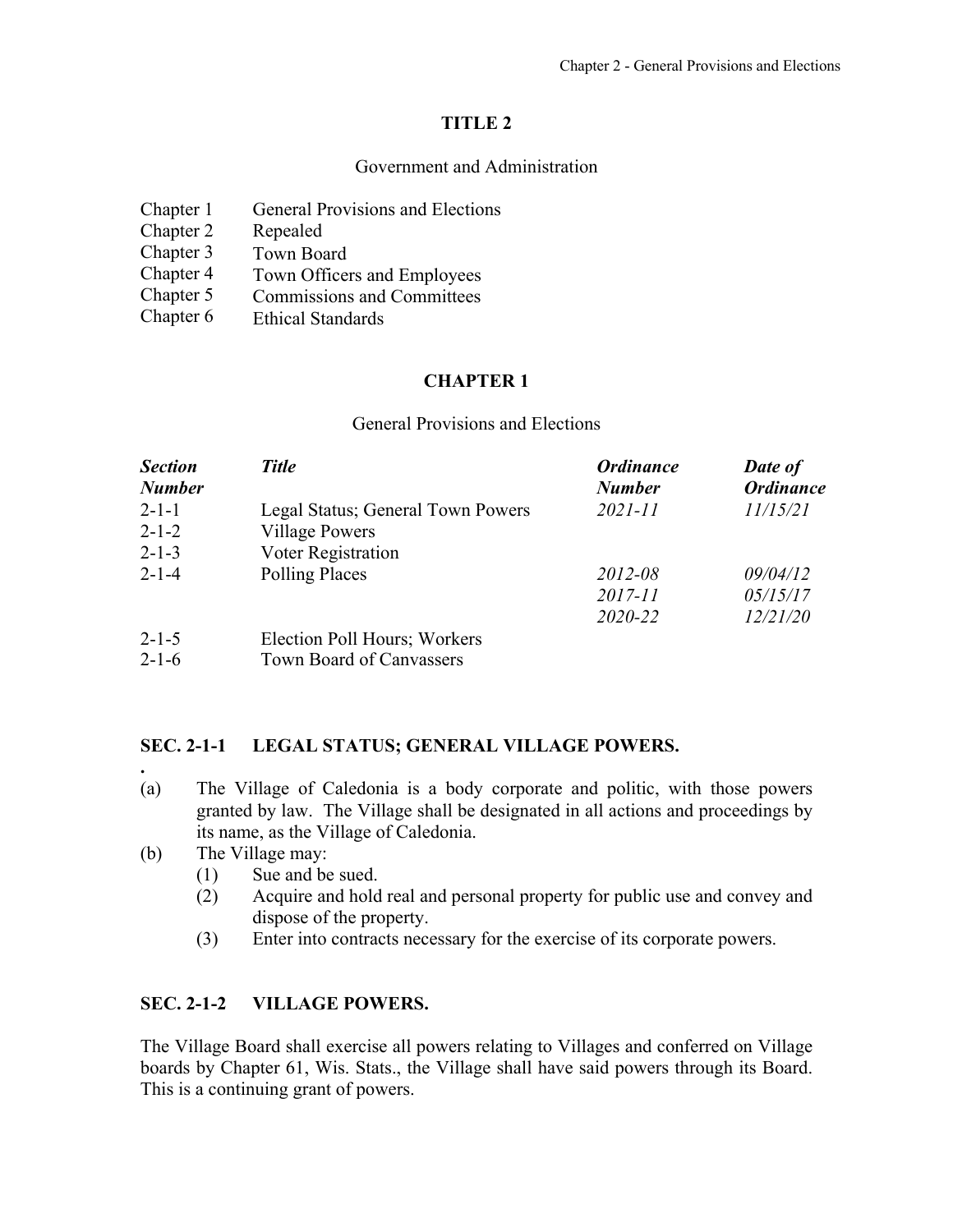## <span id="page-1-0"></span>**SEC. 2-1-3 VOTER REGISTRATION.**

- (a) Pursuant to the provisions of Sec. 6.27(2) of the Wisconsin Statutes, the Village of Caledonia elects that registration shall be required for all primaries and elections in the Village of Caledonia.
- (b) The Village Clerk of the Village of Caledonia shall forthwith certify this action to the County Clerk and to the Secretary of State.

### **SEC. 2-1-4 POLLING PLACES.**

The polling places in the Village of Caledonia shall be:

- (a) Caledonia Highway Garage 6922 Nicholson Road
- (b) Faithbridge Church Franksville Campus 10402 Northwestern Avenue
- (c) St. Mesrob Church 4605 Erie Street
- (d) Caledonia Village Hall 5043 Chester Lane
- (e) Prince of Peace Church 4340 Six Mile Road
- (f) Grace Church 3626 Highway 31

State Law Reference: Section 5.25(2), Wis. Stats.

### **SEC. 2-1-5 ELECTION POLL HOURS; WORKERS.**

- (a) The voting polls in the Village of Caledonia, Racine County, Wisconsin, shall be open from 7:00 a.m. to 8:00 p.m. for all elections.
- (b) The Village Clerk is authorized to determine the number of poll workers needed on election days.

### **SEC. 2-1-6 VILLAGE BOARD OF CANVASSERS.**

- (a) **Establishment**. Pursuant to Sec. 7.53(2)(a), Wis. Stats., there is hereby established a separate Municipal Board of Canvassers of the Village of Caledonia.
- (b) **Membership**. The Municipal Board of Canvassers shall consist of the Village Clerk and 2 other qualified electors of the Village appointed by the Village Clerk.
- (c) **Appointment and Terms.** The members of the board of canvassers shall serve for 2-year terms commencing on January 1 of each even-numbered